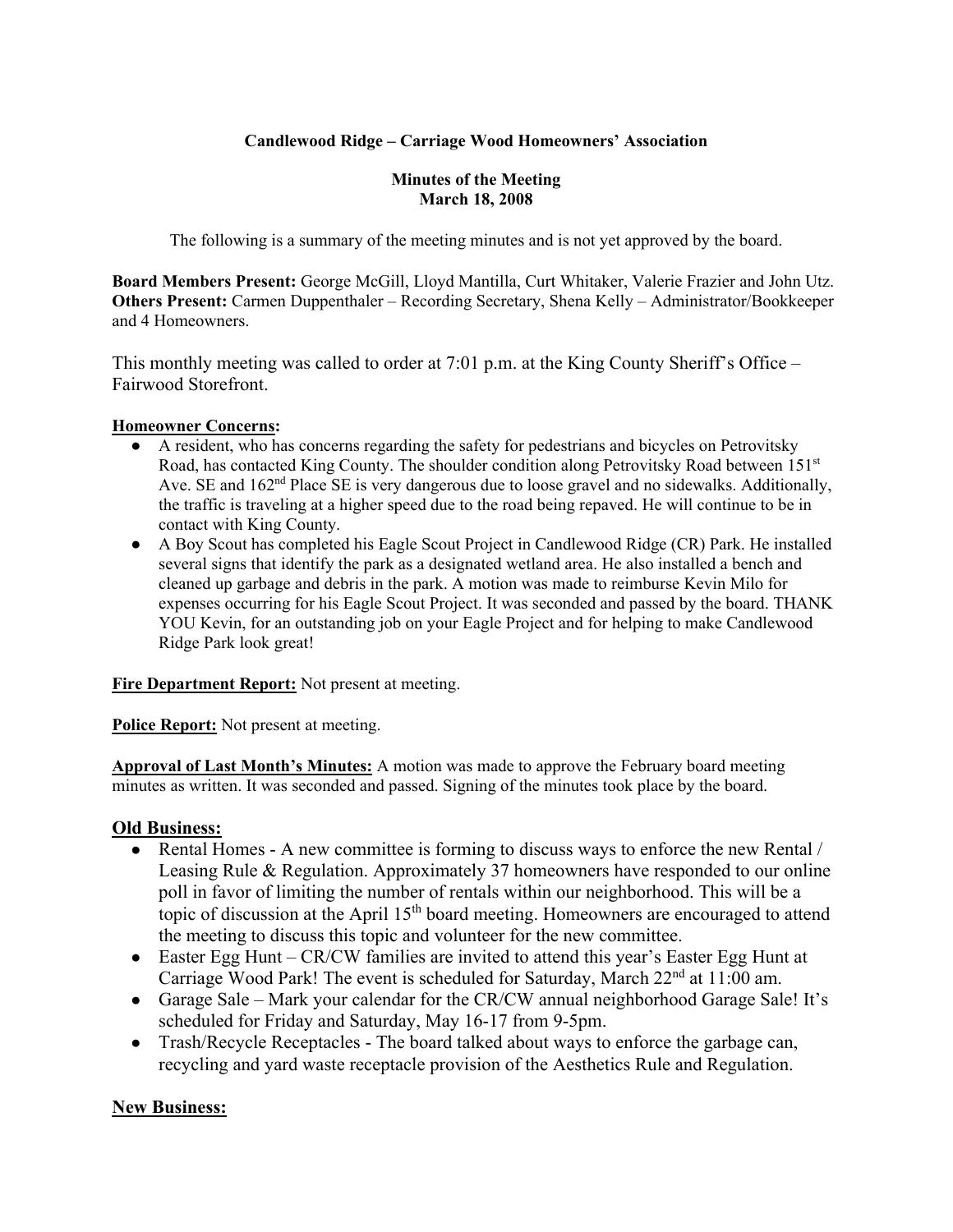• The HOA President reminded the board to check their HOA emails and discussed ways to reply to homeowners more efficiently.

**Treasurer's Report:** Financial statements were reviewed. Legal fees are over budget. Dues collection is good. Postage rate will increase in May. Currently the HOA has liens filed on 25 properties, which are behind by more than a year in payment of their homeowner dues.

# **Committee Reports: Common Areas Report:**

- Repair of the destroyed sign and the landscaping at the  $151<sup>st</sup>$  street entrance to Carriage Wood has been completed.
- Sitelines has been contacted about the slowing down of the merry-go-round in Carriage Wood Park. This is not a typical problem with this toy, so they are planning to send out an engineer to look at the problem.

**Architectural Report:** 9 new ACC requests were submitted since last month's meeting as follows:

 $3 - Roots$ 

4 - Paint

1 – Shed

1 - Fence

The reinstatements of Architectural Control Policies were discussed.

The HOA CC&Rs and Rule and Regulation documents clearly state that exterior projects such as roofs, painting, fencing, decks and patios require the submission and approval of an ACC request before commencing the project. Please remember, the ACC has up to 30 days to respond to an ACC request but tries to respond much sooner. It is recommended that if a response to an ACC request has not been received within two weeks, the homeowner contact the ACC Chairperson via email at architecture@crcwhoa.org or by leaving a voice message at 425-227-4227. ACC request forms can be found in the Fairwood Flyer or on the HOA website at www.crcwhoa.org. *Please do not contact the ACC Chairperson via a home phone number.* Thank you.

**Complaints Negotiations Report:** Since last meeting, 10 new complaints were received. 21 additional complaints are pending and are in the complaints process. 1 closure/thank you letter was mailed out. 8 residents are currently accruing fines for being non-compliant.

Types of ongoing complaints for March 2008 are:

- $11 -$ House
- 8 Yard
- 8 Vehicles
- $1 Animal$

The Complaints Committee has a new member. Thank you to Larry Bangerter for volunteering to help the CNC team!

A discussion took place regarding a home in Candlewood Ridge that has excessive garbage stored on the property.

As a reminder, all complaints must be received in writing and signed by the Home Owner. Your name, address and phone number must be included on the written complaint so the HOA can notify you that the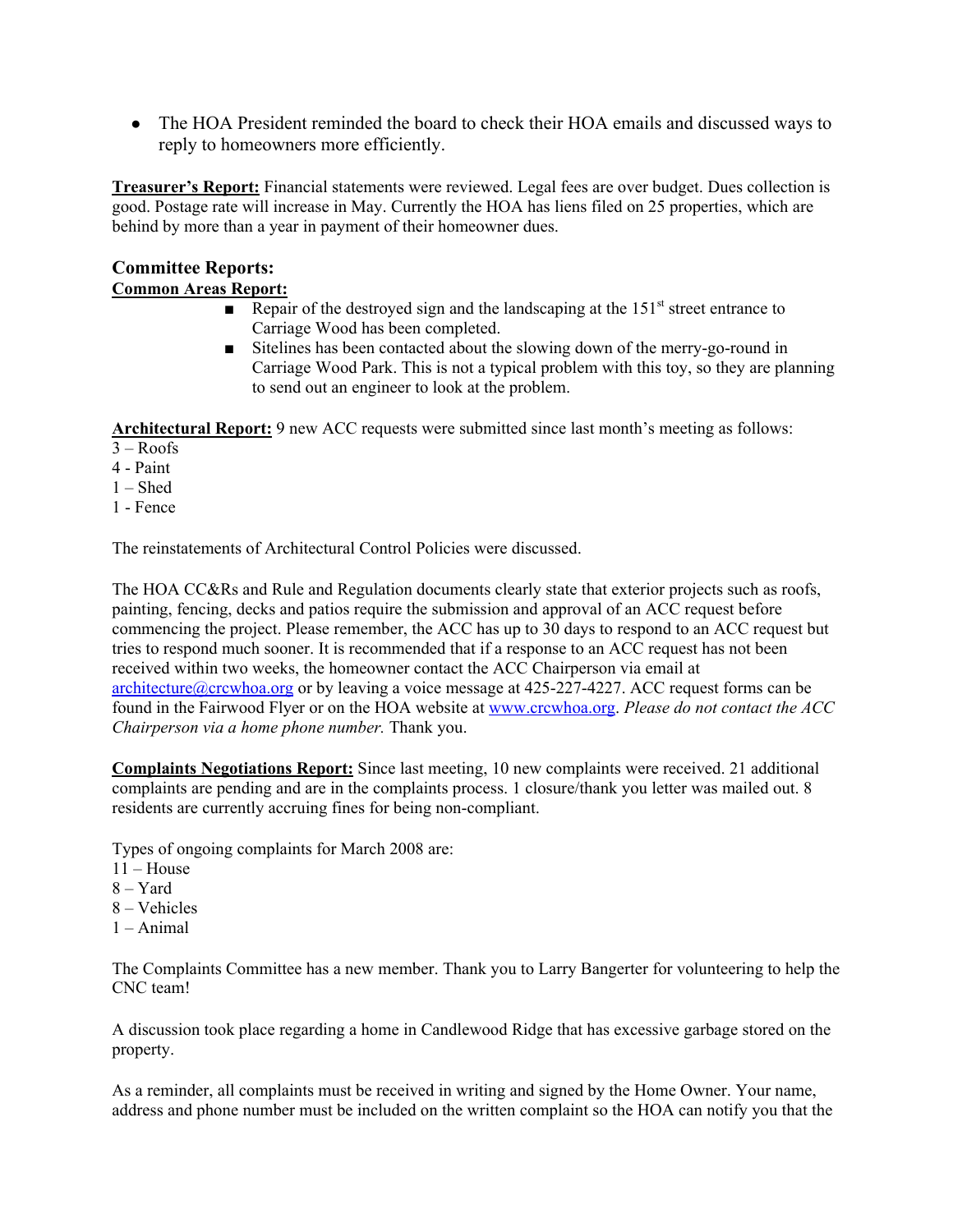issue is being addressed. You may then mail your complaint to the HOA address at P.O. Box 58397, Renton, WA, 98058. The HOA will keep confidential, to the full extent of the law, all personal information that is submitted, including the complainant's name. Complaint forms can be found on the HOA website at www.crcwhoa.org.

**Legal and Insurance Report:** A brief discussion took place regarding the encroachment issue with a homeowner at CW Park. The HOA continues to pursue collection of fines associated with restoration of that area.

### **Capital Improvement Committee** – Nothing new to report.

**Welcoming Committee** – If you are new to the neighborhood and would like an HOA information packet, call the HOA phone number at (425) 227-4227 and leave a voice message or send an email request to  $\frac{info(Qcrcwhoa.org)}{info(Qcrcwhoa.org)}$ .

**Block Watch Committee** – If you are interested in resurrecting this important committee please contact the HOA. Volunteers for block watch captains are needed. (425) 227-4227. You can also call the King County Sheriff's Office Fairwood location at (206) 296-3846 to get information on setting up a Block Watch Program.

**Special Topics:** Visit our Website and contact the HOA via Email at: Web – www.crcwhoa.org Email –  $info@crcwhoa.org$ 

A motion was made to adjourn the meeting at 9:00 p.m.

#### **Next Board Meetings:**

- April 15, 2008
- May 20, 2008
- June 17, 2008

Meetings are usually held at **7:00 p.m.** at the Sheriff's Office, Albertson's Shopping Center. All Homeowners are welcome to attend. (425) 227-4227

# **Candlewood Ridge / Carriage Wood Announcements & Reminders**

\***NEW WEBMASTER -** The HOA has an immediate opening for a new Website Administrator to maintain the Candlewood Ridge / Carriage Wood website. If you'd like to update the monthly minutes, board meeting dates, etc., please contact the HOA by calling 425-227-4227 or email at info@crcwhoa.org.

**\*Outdoor Burning –** A reminder that outdoor burning is not allowed in this area of King County. Per Fire District 40 - please do not burn debris in your backyard or you may be issued a fine.

\***Garage Sale** – Mark your calendar for the CR/CW annual neighborhood Garage Sale!